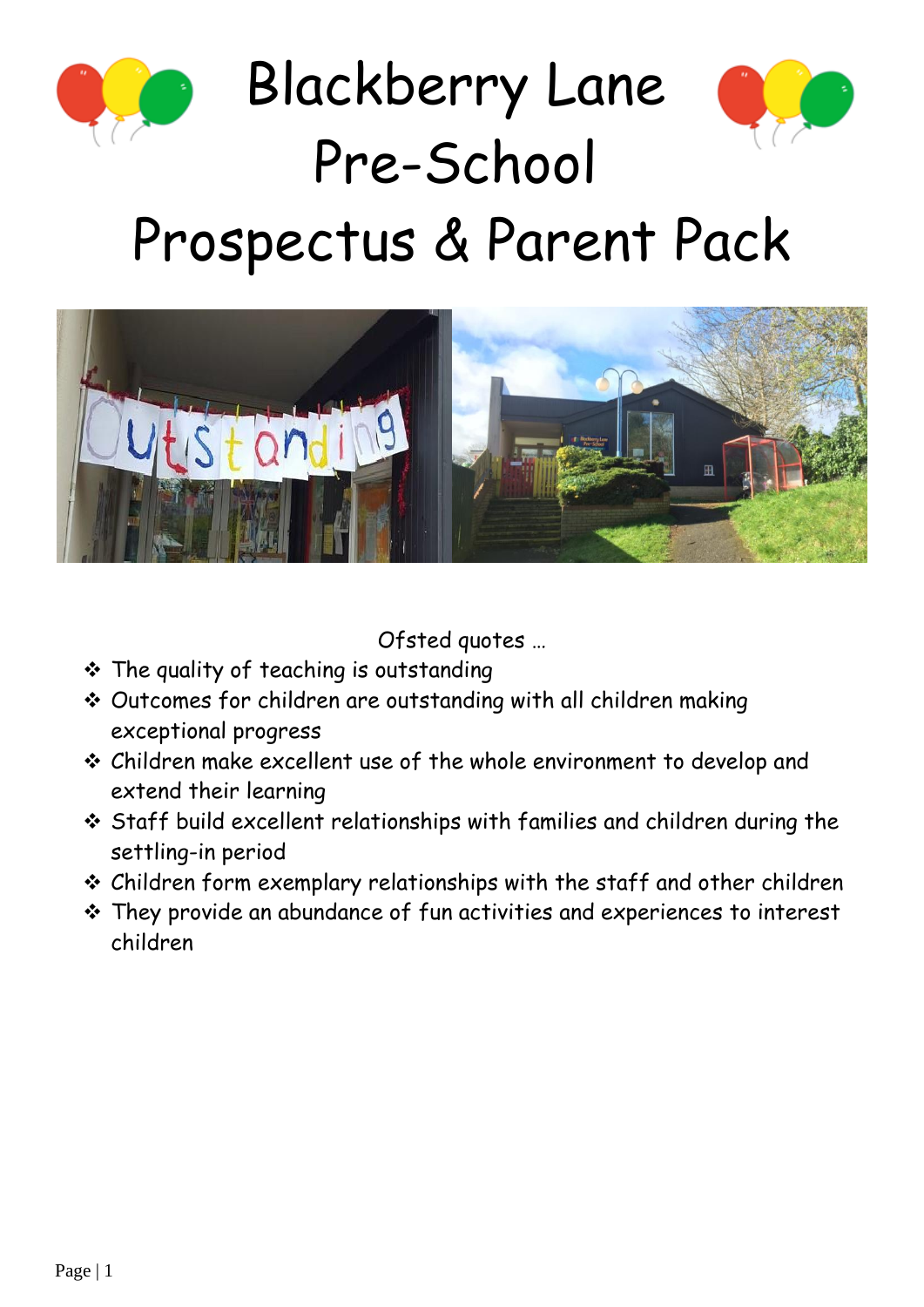# **The Early Years Foundation Stage**

All providers who offer Early Years care have a statutory duty to follow the Early Years Foundation Stage curriculum (EYFS). In addition to the Statutory Requirements that ensure all children's welfare and safety is maintained, the EYFS consists of four overriding themes that we are always committed to.

These are;

| A Unique Child                                                                                                                 | Positive                                                                                                                                             | Enabling                                                                                                            | Learning and                                                                                                                                                                          |
|--------------------------------------------------------------------------------------------------------------------------------|------------------------------------------------------------------------------------------------------------------------------------------------------|---------------------------------------------------------------------------------------------------------------------|---------------------------------------------------------------------------------------------------------------------------------------------------------------------------------------|
|                                                                                                                                | Relationships                                                                                                                                        | <b>Environments</b>                                                                                                 | Developing                                                                                                                                                                            |
| Every child is a<br>competent<br>learner form<br>birth who can be<br>resilient,<br>capable,<br>confident, and<br>self-assured. | Children learn to<br>be strong and<br>independent<br>from a base of<br>loving and secure<br>relationships<br>with parents<br>and/or a key<br>person. | The environment<br>plays a key role<br>in supporting and<br>extending<br>children's<br>development and<br>learning. | Children develop<br>and learn in<br>different ways<br>and at different<br>rates and all<br>areas of<br>Learning and<br>Development are<br>equally<br>important and<br>inter-connected |

Within the newly revised EYFS (Sep 2021), the Prime and Specific Areas of Learning and Development and the Characteristics of Effective Learning are all interconnected.

**Prime areas** are fundamental, work together, and are moved through to support development in all other areas, they include:

- Personal, Social and Emotional Development
- Communication and Language
- Physical Development

**Specific areas** include essential skills and knowledge for children to participate successfully in society, they include:

- Literacy
- Mathematics
- Understanding the World
- Expressive Arts and Design

#### **Characteristics of Effective Learning:**

Playing and exploring – engagement

- Finding out and exploring
- Playing with what they know
- Being willing to 'have a go'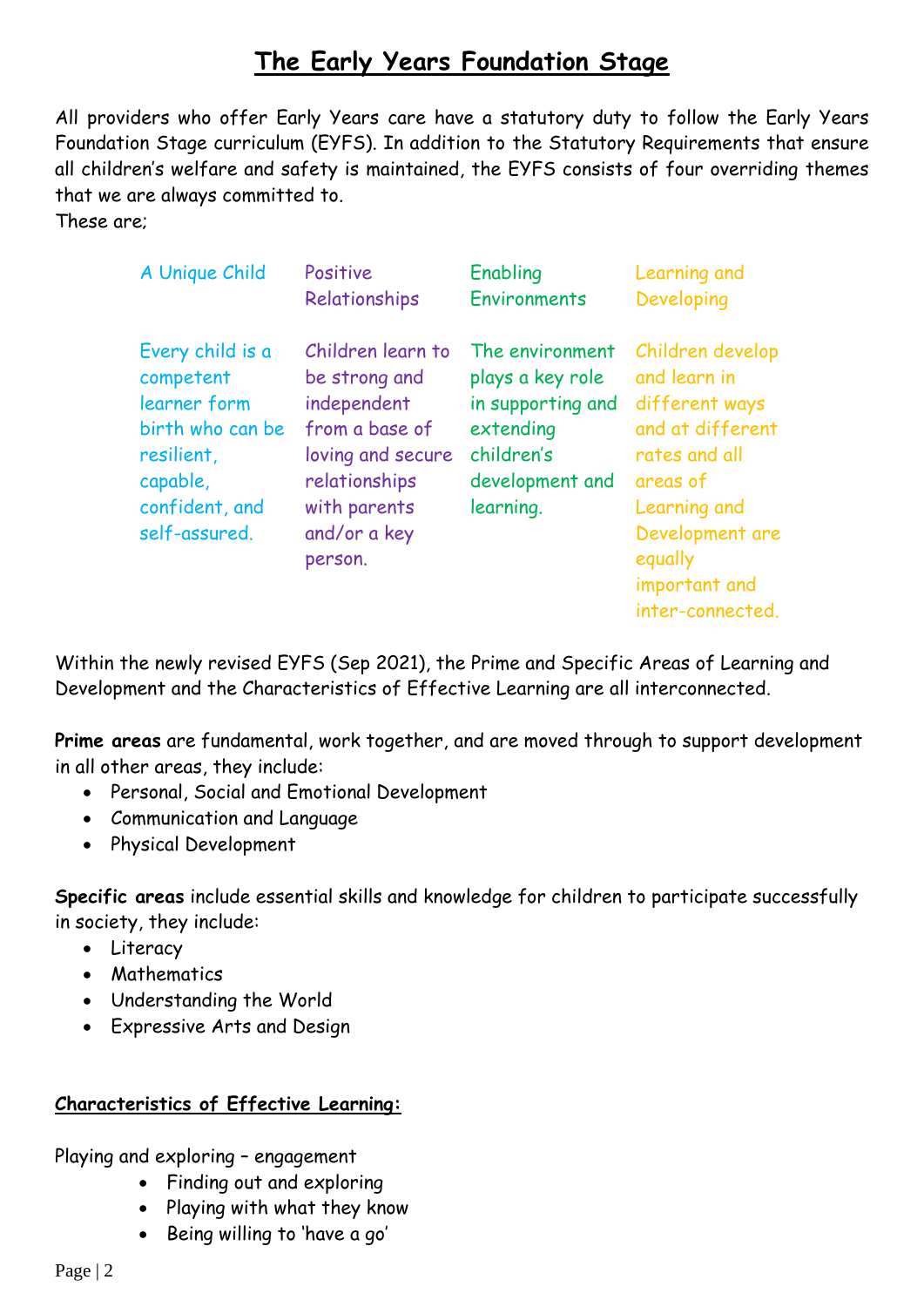Active learning – motivation

- Being involved and concentrating
- Keeping trying
- Enjoying achieving what they set out to do

Creating and thinking critically-thinking

- Having their own ideas
- Making links
- Choosing ways to do things

# **Working with parents**

There is overwhelming evidence that children benefit when early years educators and parents work together (Excellence in Schools, 1997). Research has shown that 'young children achieve more and are happier when early years educators work together with parents and share ideas about how to support and extend children's learning' (Athey, 1990; Meade, 1995).

#### **Induction:**

We want children to feel welcome, stimulated, and happy in the pre-school and to feel safe and comfortable with the staff. Our aim is to ensure that pre-school is a welcoming environment where all children can settle quickly and easily by catering for each child's individual needs and circumstances. Prior to your child's entry, you are offered a variety of information about the curriculum, organisation and routines which operate within the preschool. Opportunities are provided for each child and their family to visit the pre-school before their start enabling your child to familiarise themselves with the setting. Parents are offered a one-to-one meeting with the staff as this enables us to talk to parents/carers and gather information about your child's needs. We can also build up a picture of your family – who are the significant people in your child's family; whether these people are with your children all the time; their names and how they are known to your child; the language of the home and any information about specific cultural requirements or practices which could affect your child; any information which helps the key persons to know, understand and support your family better.

Information is gathered from all parents with regard to their child's health - whether the child is generally well, or has any specific medical issues, special needs or disabilities; whether their health has been a concern in the past and how key persons can support the child; any current or ongoing health-related issues that will require professional support from the multi-agency team. We also talk to you about your child's development and learning – what you want at this time for your child; whether you have any concerns; what you can tell the staff about your child's current interests, their communication, their relationships, their emotional and social development, their physical development and what your child likes to do. All parents will receive an 'All about me' form which includes the above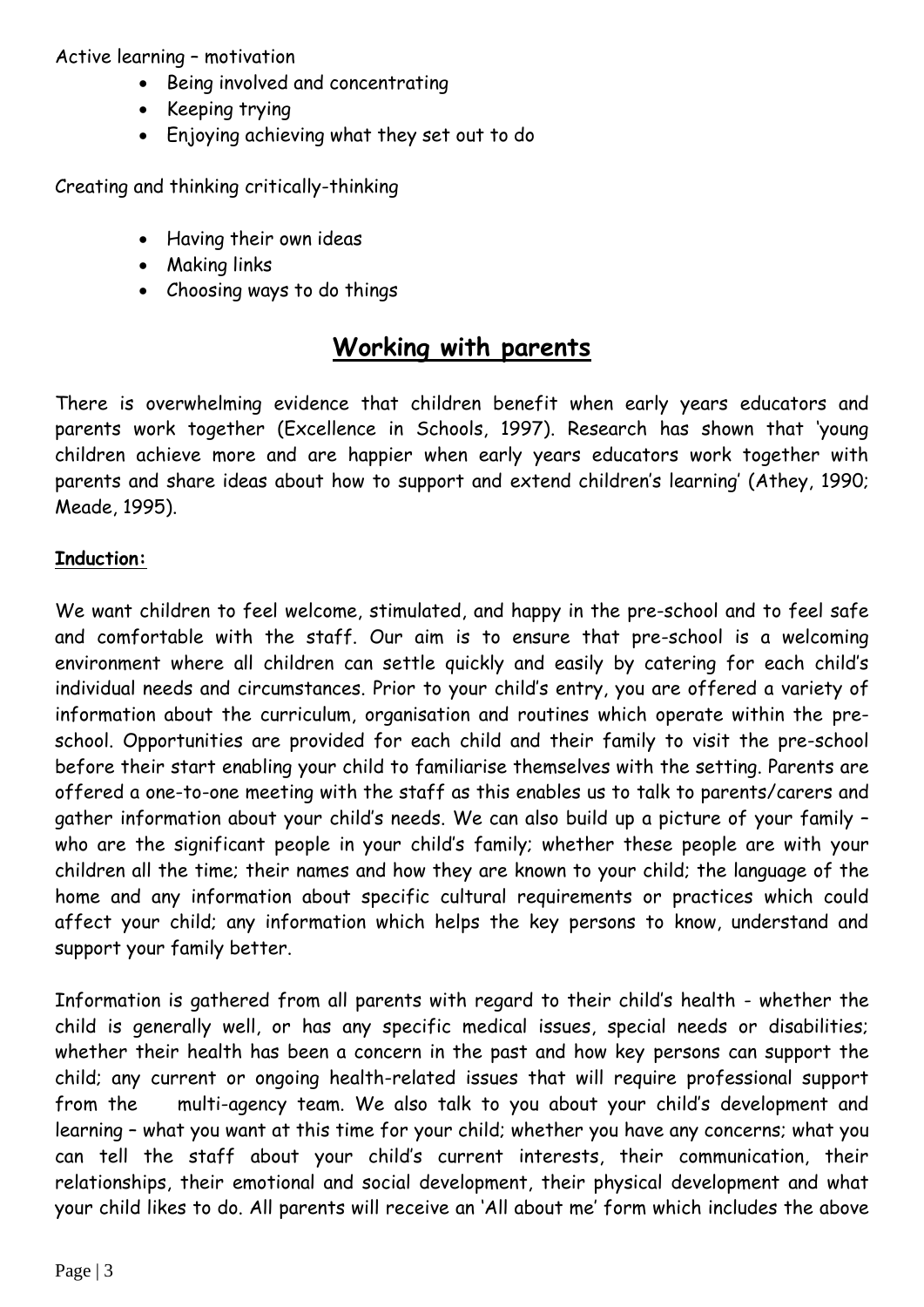information and can be completed at the time of the meeting or at home. This will be transferred onto your child's electronic learning journey.

All children are allocated a primary key person; this will help your child to form a strong emotional attachment. The key person system also benefits parents/carers who might find it easier to share more intimate information or to ask for advice. The key person greets both you and your child individually and you have an opportunity to pass on information about home, new interests, or concerns. Each child will also be allocated a secondary key person for days when the primary key person is unavailable.

#### **Contact with parents:**

The staff will maintain contact with you throughout your child's education whilst at the setting. Please bring your child to the setting at the agreed times where there will be opportunity for a daily exchange of information, either before or after the daily session. It is particularly important to talk to you during the settling in period. Parents are often concerned about leaving their child and need reassurance that they didn't spend all morning playing alone or that tried their snack. If a child is distressed when separating from their parent/carer in the morning, a phone call home once they have settled can often put their mind at ease. The partnership is a two-way process and often if key persons share information with parents about their child in the pre-school environment, parents will begin to do the same regarding their home life. An event at home such as granny staying, or a new brother/sister will have an impact on the child's behaviour in some way and gaining that information helps us to prepare the child or support them appropriately. If you wish to speak to a member of staff in confidence, please arrange to see them as soon as possible and a private room or area can be accessed for the meeting.

#### **Involving parents in their child's learning:**

You will be kept informed about what your child is doing weekly through contact with the staff, regular newsletters and displays. Your child will also have their own personal on-line Learning Journey which records photos, observations, and comments in line with the Early Years Foundation Stage. In addition to you being able to view your child's developmental progress, you will be able to make comments and add observations of your own to help strengthen our parent partnership. The newsletter and displays will provide an overview of what activities have been on offer to your child, as well as any other general notices.

We operate an 'open door' policy which means you are welcome to come into the setting at any time to speak to any member of the staff. We welcome the contributions of parents and have a parent information board on display which may be used for parent's ideas and thoughts towards improving the pre-school.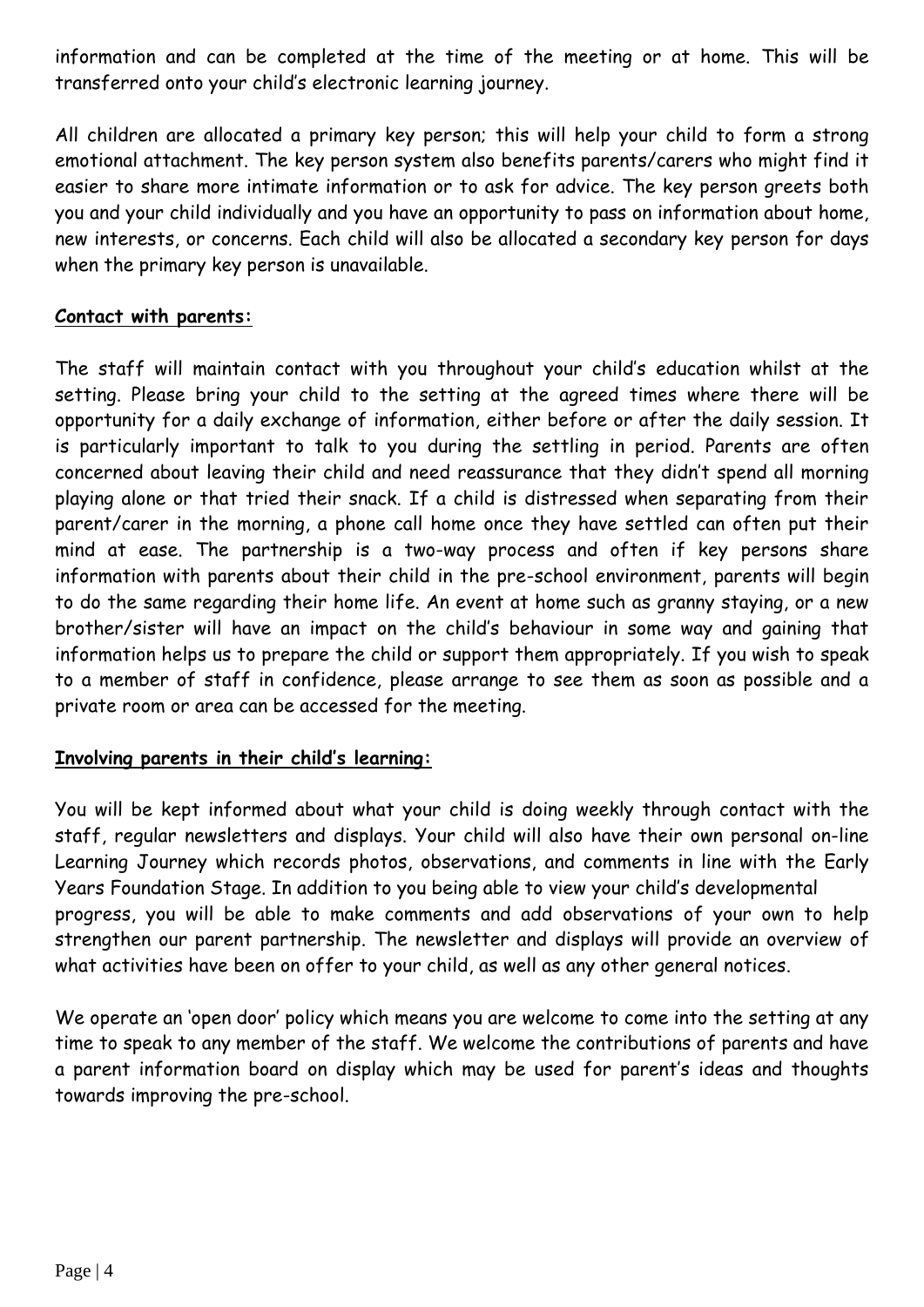#### **Parent's consultations:**

A termly formal appointment is offered to parents to discuss your child's progress. This is used as an opportunity to talk about some of your child's main achievements in the pre-school and talk to you about your child's next steps. At the end of the year the completed profile is shared with you and an end of year report which summarises your child's achievements is compiled. If applicable, this will also be shared with your preferred primary school.

#### **Parent helpers:**

Parents are often interested to find out what happens in the pre-school and are more than welcome to attend and help out. Any parents who wish to help should see the manager or Teresa in the office.

#### **Meeting parents outside the pre-school:**

The environment in which we work often brings us into contact with parents in our private lives. At times we can be placed in a difficult situation if a parent makes comment or questions us about life in school. Often parents are just looking for reassurance that their child is achieving and doing well in school. When faced with this situation it is important that we encourage parents to talk to us in the pre-school environment and if they wish to make an appointment to speak to the relevant members of staff. At the same time, if we are asking parents to respect our private lives, we need to do the same. If we come into contact with parents within the local environment, school issues should not be discussed.

# **Providing for Equality of Opportunity**

Key persons have a responsibility to ensure positive attitudes to diversity and difference – not only so that every child is included and not disadvantaged but also so that they learn from the earliest age to value diversity in others and grow up making a positive contribution to society. At Blackberry Lane Pre-School we focus on each child's individual learning, development, and care needs by:

- Valuing every child as an individual.
- Removing or helping to overcome barriers for children where these already exist.
- Being alert to the early signs of needs that could lead to later difficulties and responding quickly and appropriately, involving other agencies as necessary.
- Stretching and challenging all children.

We offer all children irrespective of ethnicity, culture or religion, home language, family background, learning difficulties or disabilities, gender or ability, the opportunity to experience a challenging and enjoyable programme of learning and development.

Page | 5 We welcome the diversity of family life and work with all families. Meetings are arranged to ensure all families who may wish to be involved in the running of the pre-school and the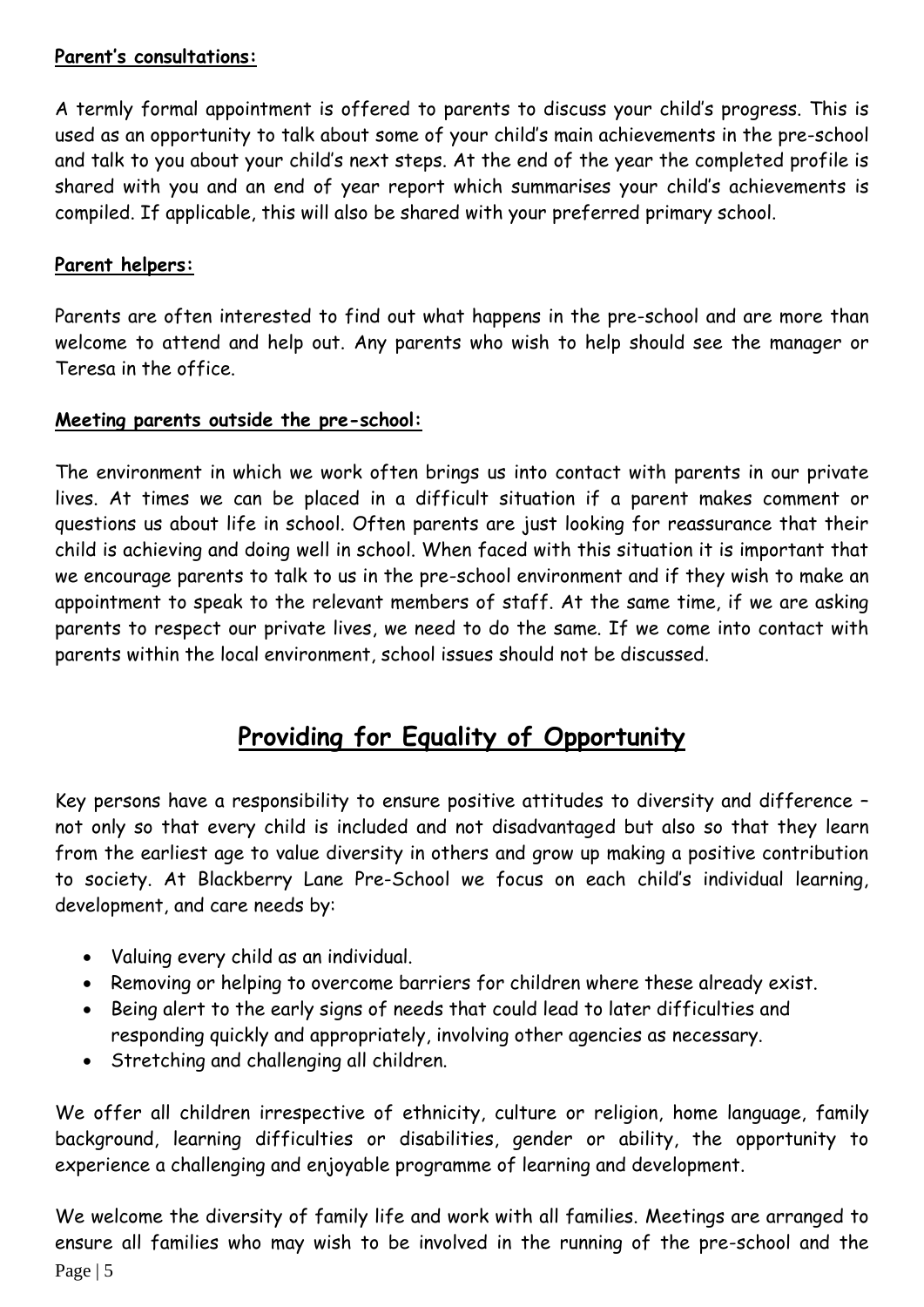information about these meetings is communicated in a variety of ways – written, verbal and in translation, to ensure all parents have information about access to such meetings.

# **Special Education Needs**

There may be times where we have concerns about a child's development, and they are not making as much progress as we would expect. It is important for staff to talk to colleagues about this and monitor their concerns. This may take the form of making regular observations of the child. Activities will need to be individualised to meet the needs of all children.

If you have concerns about your child's development, we encourage you to seek the advice of the pre-school Manager and the pre-school's Special Education Needs Coordinating Officer (SENCO).

At times we will be required to work in conjunction with other outside agencies such as the Speech and Language representative or Educational Psychologist. We ensure that the correct details are passed on within the confines of confidentiality.

### **Meeting the children's needs in our care**

It is our role at pre-school to ensure that we offer an environment that is welcoming, safe, and stimulated and where all children can enjoy learning through play, to grow in confidence and to fulfil their potential.

The EYFS statutory framework states that practitioners have a responsibility for the following:

#### *Safeguarding and promoting children's welfare*

*The provider must take the necessary steps to safeguard and promote the welfare of children.* 

*The provider must promote the good health of the children, take necessary steps to prevent the spread of infection, and take appropriate action when they are ill.*

*Children's behaviour must be managed effectively and, in a manner, appropriate for their stage of development and particular needs.*

#### *Recruiting suitable people*

*Providers must ensure that adults looking after children, or having unsupervised access to them, are suitable to do so.*

*Adults looking after children must have appropriate qualifications, training, skills, and knowledge.*

*Staffing arrangements must be organised to ensure safety and to meet the needs of the children.*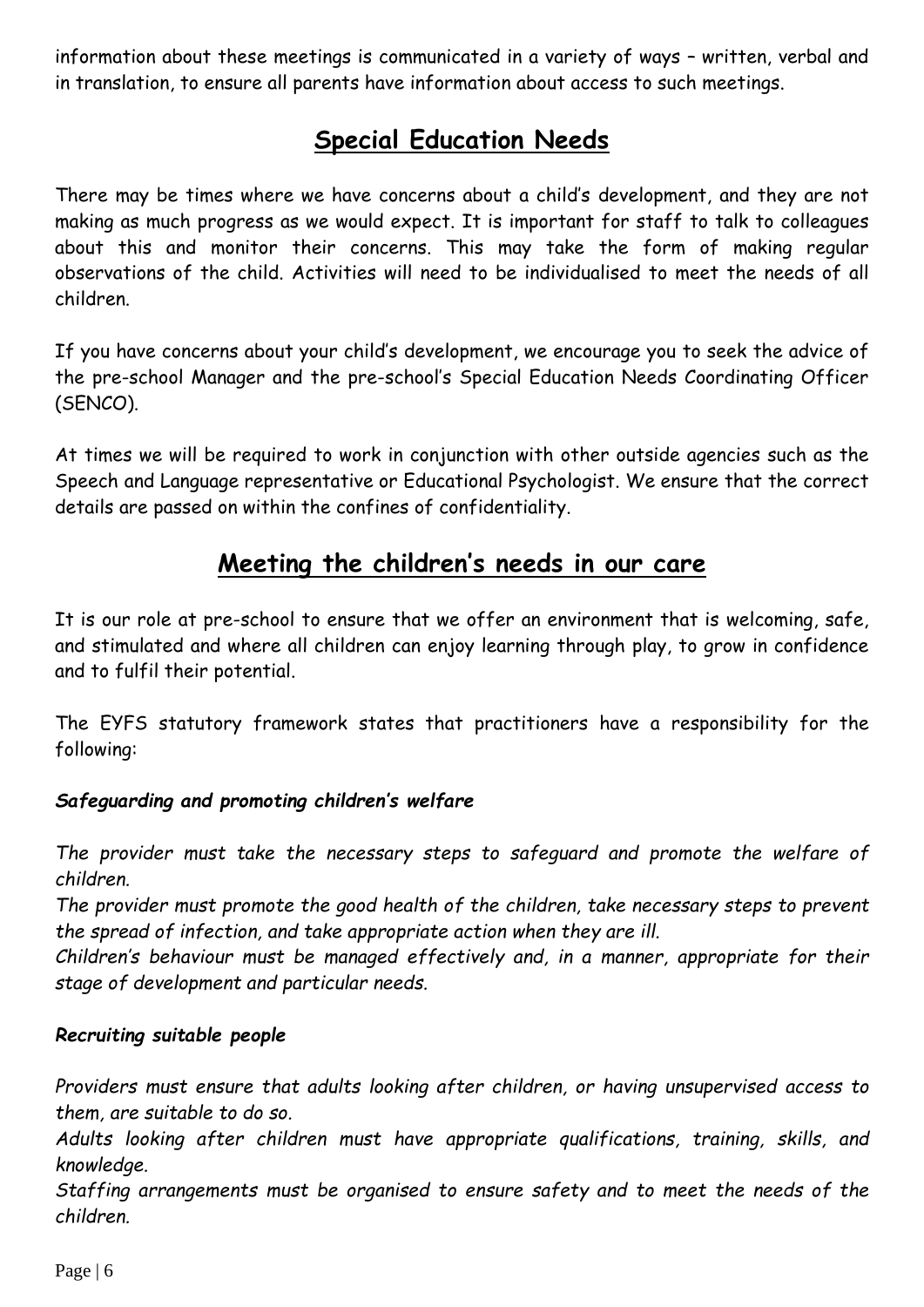*Outdoor and indoor spaces, furniture, equipment, and toys must be safe and suitable for their purpose.*

*Providers must plan and organise their systems to ensure that every child receives an enjoyable and challenging learning and development experience that is tailored to meet their individual needs.* 

#### *Maintaining relevant documentation*

*Providers must maintain records, policies and procedures required for the safe and efficient management of the settings and to meet the needs of the children.*

# **Confidentiality**

At pre-school we work closely, not just with the children, but their parents and this will sometimes bring members of staff in contact with confidential information. It is essential that no information about a child is shared outside of the pre-school. Staff and voluntary helpers (this includes students) will not discuss individual children and work in line with our confidentiality policy. If you have any questions about a child, please refer them to the Manager/Deputy Manager.

If you wish to talk to a member of staff in confidence, please let them know and they can ensure that you go to a private room. Any evidence relating to a child's personal safety will be kept in a confidential file and will not be shared within the group except the child's key person/manager, as necessary.

### **Sharing information**

We have an Information Sharing Policy which is included in each parent pack for your information.

# **Staff ratios**

The children in our care need supervision at all times, with the staffing arrangements organised to meet the children's needs. To meet this aim we use the following ratios: children aged two years of age; 1 adult to 4 children. Children aged three years – seven; 1 adult to 8 children. Ratio requirements should be met at all times, whether the children are using the outdoor or indoor learning environment.

### **Behaviour**

It is important that the children are aware of our expectations within the pre-school. At the start of each year the children are given clear boundaries as to what is expected of them to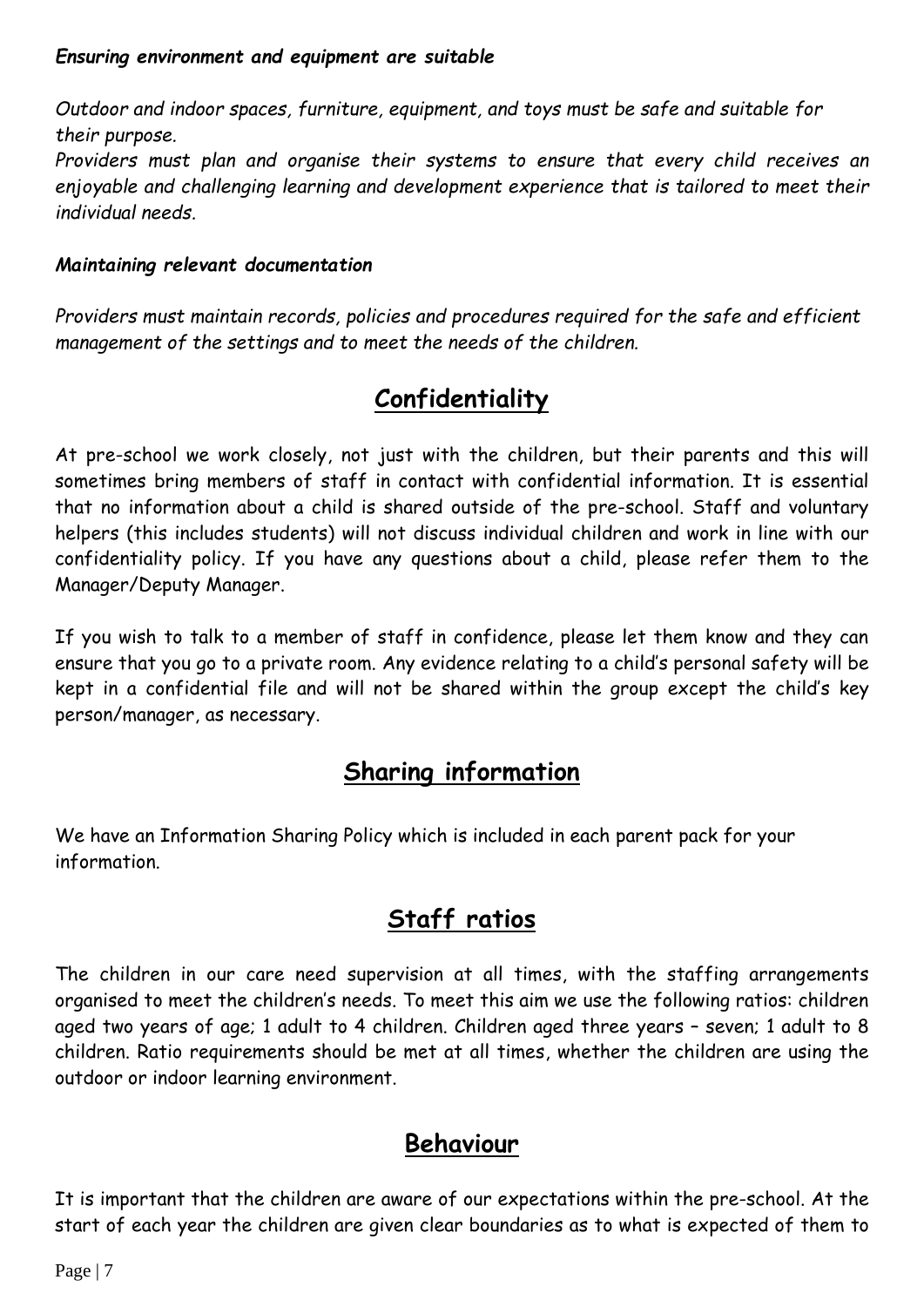keep them safe and happy. The children are involved in this discussion and all ideas are listened to, to ensure that all children feel valued. The children feel secure in knowing what they can and cannot do. Positive praise and sticker rewards are used in the pre-school.

Physical intervention should only be used to manage a child's behaviour if it is necessary to prevent injury to the child, other children, or an adult. Any occasion where physical intervention is used to manage a child's behaviour, the manager should be informed, and the incident recorded.

#### **Behaviour strategies:**

Children learn from good role modelling from those around them. When children are excited, they often become loud, and their play can often become boisterous. These are often the times we want them to be quiet and to listen. However, when children are excited, they are generally interested and motivated and therefore ready to learn.

Within the pre-school the staff have high but realistic expectations. This helps the children to believe that you have confidence in them, to 'have a go' and therefore raises their selfesteem. The work produced by children is valued by putting it on display and therefore sharing it with parents, peers, and other members of staff.

#### **Gun play within the pre-school:**

Although gun play will not be encouraged within the preschool environment, it is inevitable that some children will make guns out of the resources. Members of the staff are to explain to the children the dangers of the play guns but also point out to the children the correct and safe way to handle them. Just by telling the children they cannot have them will only heighten their enthusiasm and curiosity. A tactful discussion may help prevent any malicious and menacing behaviour and the child will learn that any weaponry needs to be handled carefully and safely, so as not to harm or scare any of their friends. If you, as a member of staff, do not feel comfortable to have this discussion with a child, then please seek another to do so.

### **A safe environment**

#### **Access to the pre-school:**

The preschool is accessed through the main door of the building which is locked. The member of staff that answers the door must ensure any visitors sign the visitors' book on arrival and sign out when departing. They are to provide details of their nature of the visit and provide identification. It is essential that the door remains locked at all times.

#### **Risk Assessment:**

An annual Risk Assessment has been produced to identify possible hazards to children and staff both indoors and outdoors. It identifies aspects of the environment which need to be checked on a regular basis. It covers anything with which a child may come into contact. All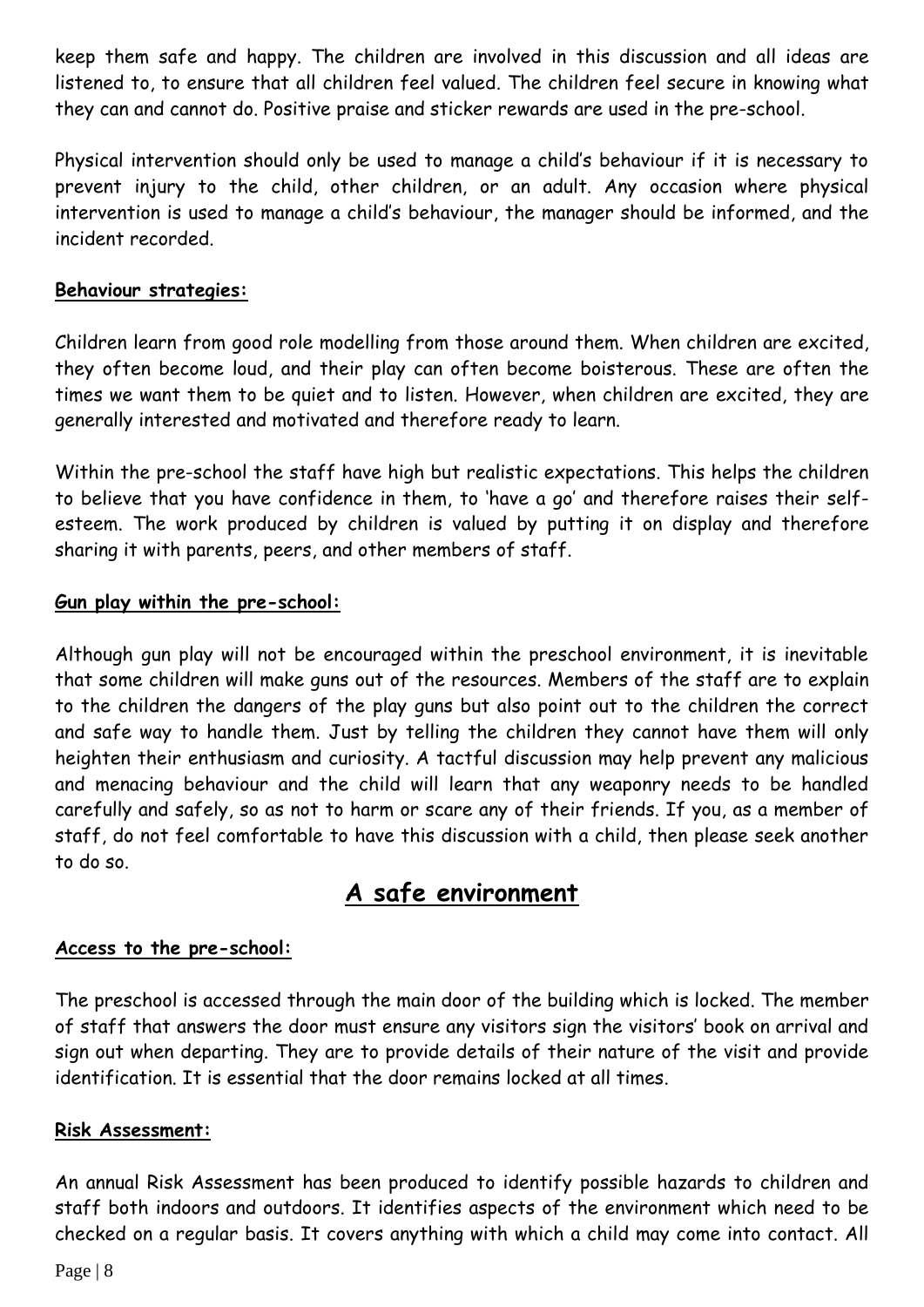members of staff are required to read this Risk Assessment. There is a daily Risk Assessment form to be completed each morning prior to the commencement of each day.

#### **Hygiene:**

We ensure that the environment, equipment, and toys within the pre-school are clean. The daily cleaning is the responsibility of our cleaners, and they are responsible for all areas inside the building. The toilet area is cleaned via a rota basis; however, it is the responsibility of all users to keep the area clean and hygienic. In the event of any spillage within the building a warning sign should be placed in the area to warn others, until the spillage has been cleaned.

Staff are responsible for ensuring that the toys and equipment are regularly cleaned. Tables should be wiped down before and after any snack time using the correct cleaning spray and a specific-coloured cloth should be used for this purpose.

When preparing food, our staff ensure that all snacks are prepared following hygienic steps identified by the Local Education Authority and Food Hygiene Training regulations, and also ensure that the snacks provided promote healthy eating and a balanced diet. The children are provided with milk or water.

#### **First Aid:**

All members of staff are First Aid trained. A First Aid box is located in the kitchen cupboard and contains a full inventory. The designated First Aider is responsible for checking the first aid box regularly and replenishing stocks.

#### **Accidents:**

Minor cuts and grazes can be dealt with by all members of staff. More serious accidents, falls or head injuries should be dealt with by the First Aider. Serious cases will be reported to the manager. All accidents must be reported. These are currently filed in the accident book. It is crucial that the accident report is signed by the person who witnesses the accident as well as the child's parent/carer as soon as practicable. Parents will be informed by telephone in all cases of head injuries and also if they are not the people collecting the child on that specific day. Any injuries which occurred outside of the setting are to be recorded in the setting's Bump book by the parents on arrival at preschool.

#### **Medical Needs:**

On entry to the pre-school, it is important that information is collected from you concerning your child's medical history. This should include information concerning allergies. All information provided by you will be treated confidentially and not shared with anyone outside of the preschool.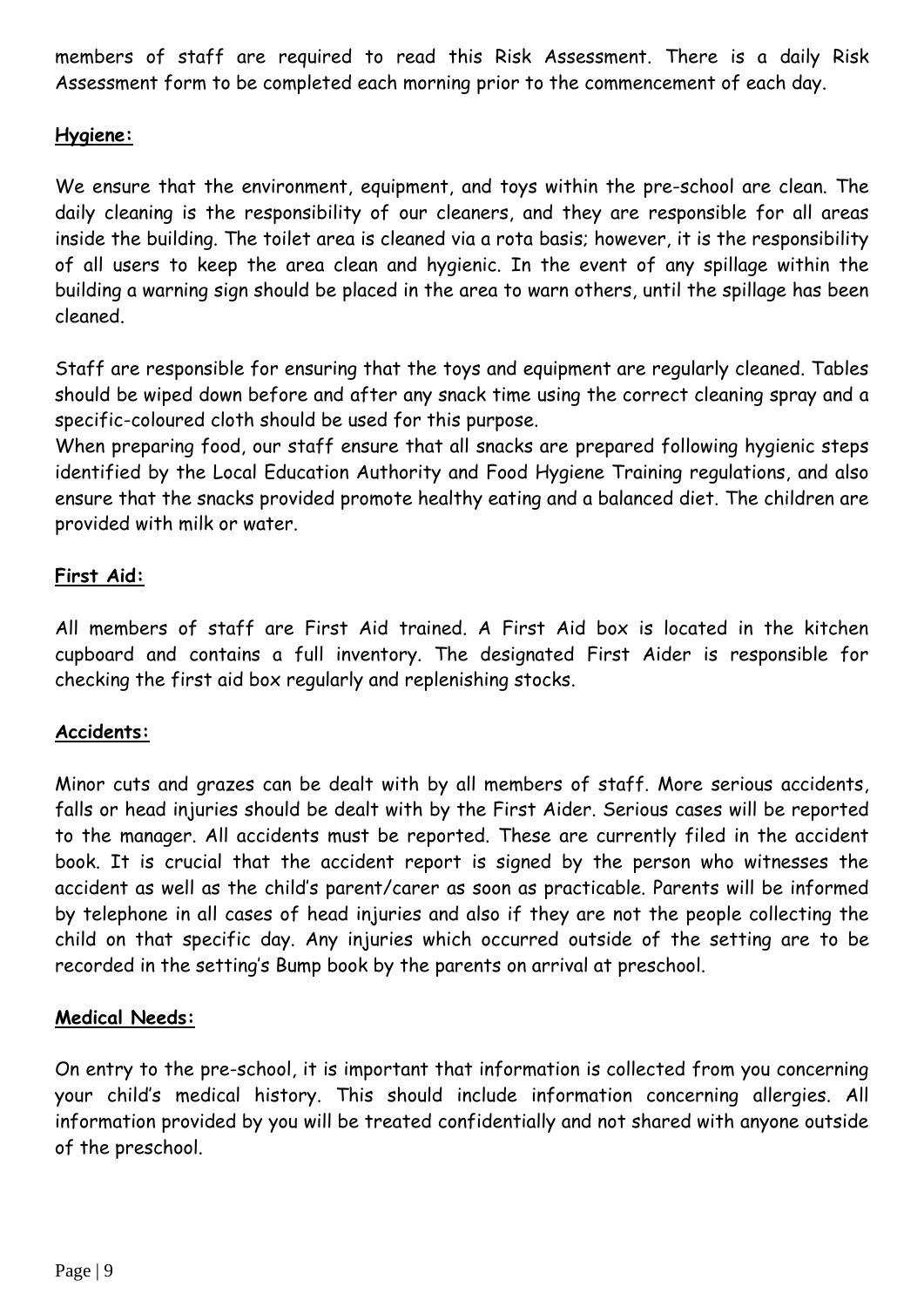#### **Illness:**

If your child is unwell during their time in the setting, you will be informed, and your child should be collected. Children with sickness and diarrhoea should not return to Pre-school within 48 hours. It is a requirement for parents to pass onto staff an emergency contact number of someone we can telephone should you not be able to be contacted. If a child is sick, please notify the office on 01983 298344.

#### **Medicines:**

Children with medical needs have the same rights of admission in pre-school as other children. Most children will at some time have a short-term medical need and, in some circumstances, parents will require us to administer medication. This might include when a child is finishing the end of a course of antibiotics, medication for asthma or antihistamines. If you require us to administer medicine to your child, you will need to fill out a school medicine consent form. The form contains information regarding the treatment and dosage requirements. It is essential for you to have signed it. The medicine should be **prescribed** and sent into the pre-school in a clear plastic bag with the child's name on.

### **Please refer to the administering medication policy.**

#### **Allergies:**

On entry to the pre-school, you will be asked whether your child suffers with any allergies. Children with severe allergies will often require an Epi-pen in the pre-school. Parents are required to send 2 Epi-pens into pre-school, and these should be stored in a clear container which is clearly labelled with the child's name. Members of staff have regular training on how to administer an Epi-pen. A list of all children with allergies will be shared with all staff members and will be clearly displayed.

#### **In the event of fire:**

In the event of a fire, the alarm is activated. Staff are responsible for the children within their care and their primary concern is for the children to be evacuated as quickly and calmly as possible.

Fire alarm procedure: once at the assembly point a head count will be conducted, followed by a name check. The manager will liaise with the head of the primary school and the fire service if applicable and she will issue instructions for the children to evacuate to a point of safety. In the event of a drill, the manager will inform staff when they can return inside the building.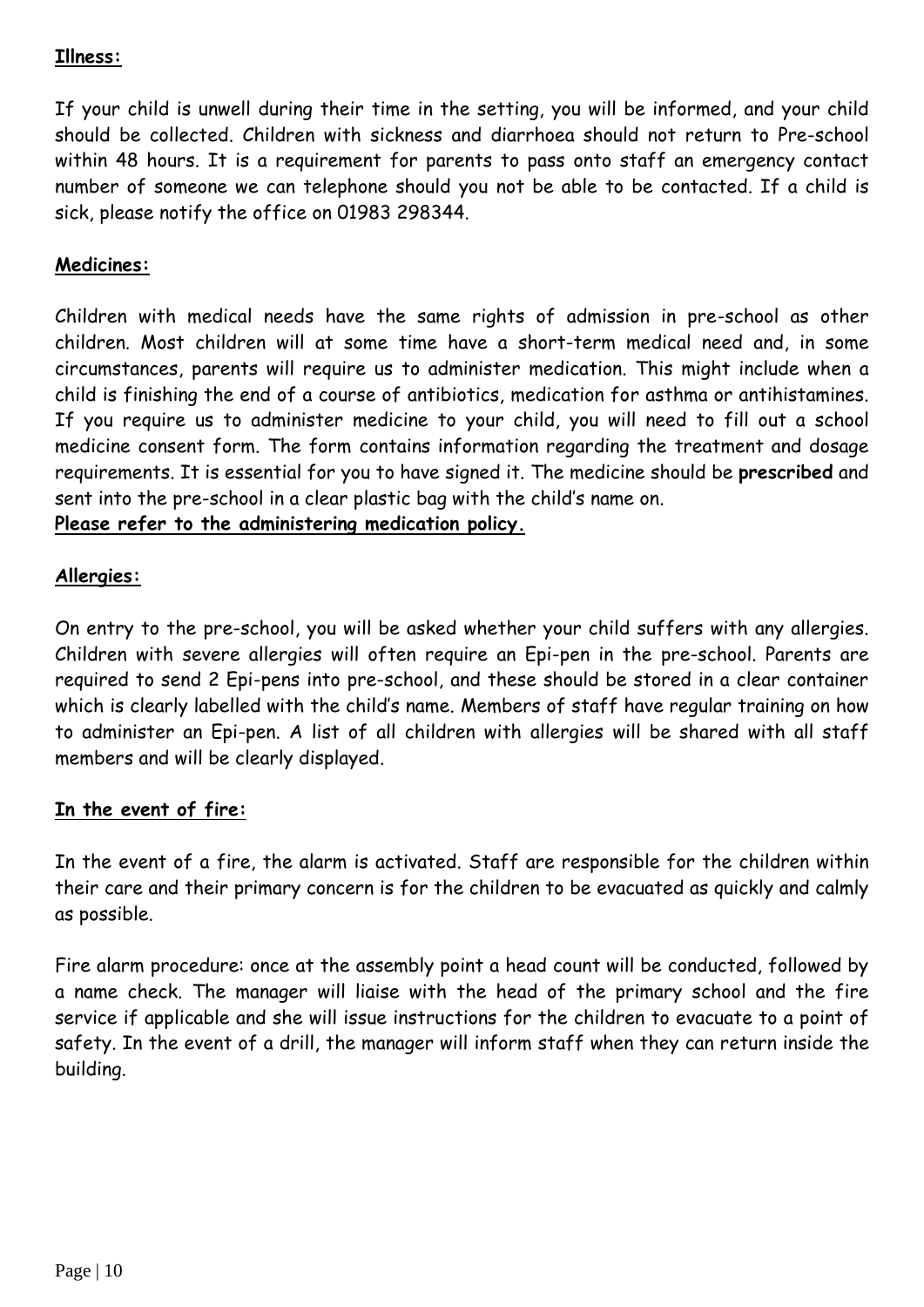# **Car Parking**

As with most schools, parking is very limited around the pre-school. To ensure the safety of all children arriving and leaving the school premises, please be aware that Edinburgh Close is a **no parking zone** during the daytime. Cars parked on the pavement, in Edinburgh Close or in the turning circle near the school gates will be fined. Parking is available in the surrounding streets. We ask that you park considerately and respect the privacy of the people who live in the neighbourhood.

Parking within the School gates is also strictly forbidden, and **cars must not be brought into the school grounds at any time.** Families with additional needs can apply for a permit to access the car park from the Primary School.

Please help to keep our children safe.

# **The Management of Blackberry Lane Pre-school**

The pre-school is a limited company run by a Board of Directors made up of parents of children at the pre-school and staff. Directors are elected each year at the Annual General Meeting, which is held annually. The Board of Directors is responsible for:

- managing the pre-school's finances.
- employing and managing the staff.
- making sure that the pre-school has and works to policies which help it to provide a high-quality service; and
- Making sure that the pre-school works in partnership with the children's parents.

The Annual General Meeting is open to the parents of all the children who attend the preschool and nursery. It is their opportunity to look back over the previous year's activities and shape the coming year's activities. Joining the Board of Directors is a great way to get involved with your child's pre-school, and to find out what goes on and have a say in how things are run. The Board of Directors meets roughly every six weeks during term time to discuss the running of the Pre-School including organising events such as the Summer and Christmas Fairs. We are always delighted to welcome new parents to the Board.

### **Fees and Contracts**

**Please see enclosed price list for our current rates for fees.** Invoices are issued monthly in advance and payment is due immediately, see our fees policy on the registration form for more details. Fees must still be paid if children are absent for a short period of time, either through sickness or holiday. If your child needs to be absent over a long period of time, talk to the pre-school manager.

All 3-year-olds are now eligible for government-funded grants for up to 15 hours per week for 38 weeks per year, to be used over a minimum of 3 days. Further information about this funding can be found on [https://www.iow.gov.uk/Residents/Schools-and-Learning/Early-](https://www.iow.gov.uk/Residents/Schools-and-Learning/Early-Years-Service)[Years-Service](https://www.iow.gov.uk/Residents/Schools-and-Learning/Early-Years-Service) From September 2017 eligible families can apply for a further 15 hours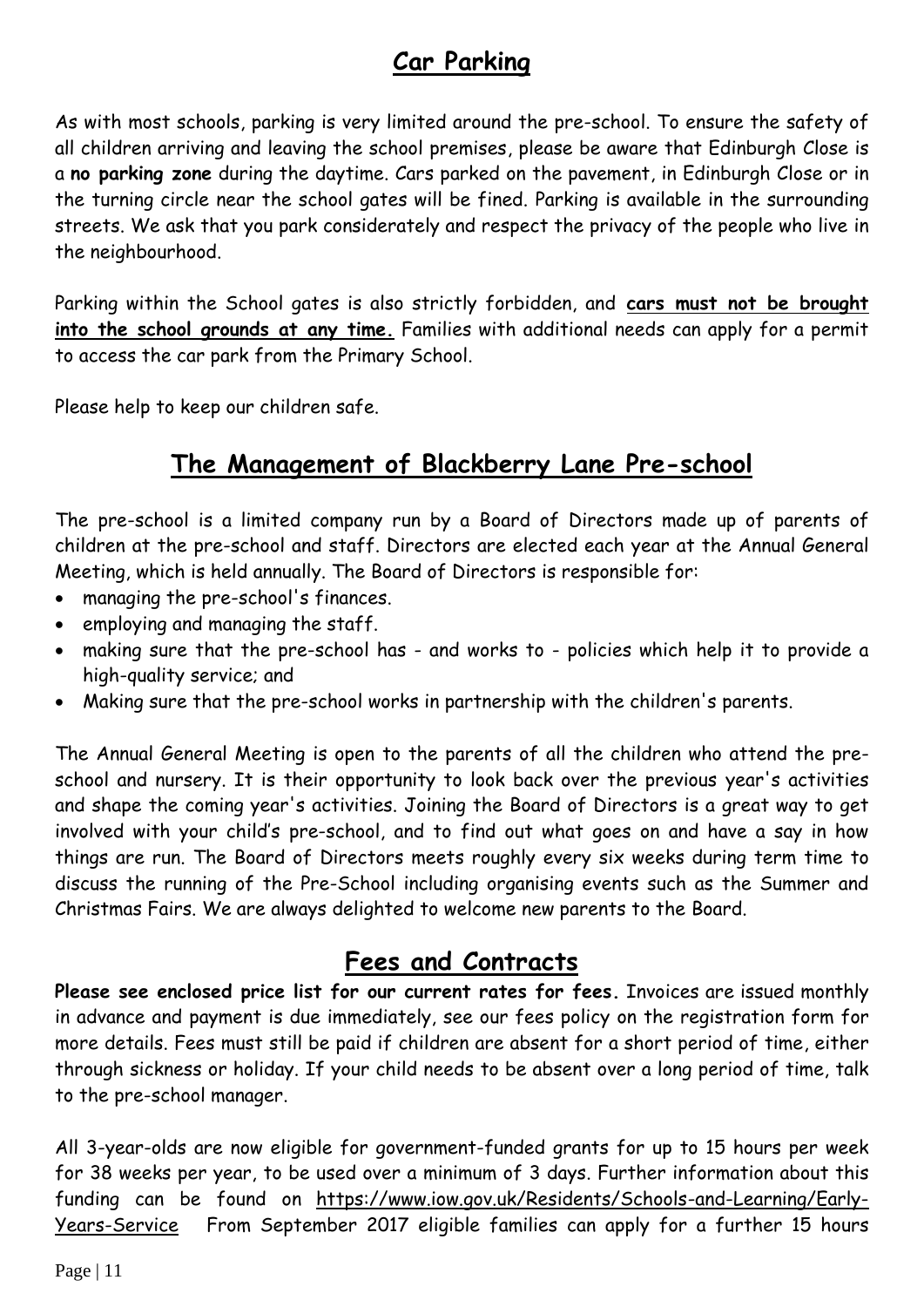funding from the government allowing them to access up to 30 hours funding per week. Please visit [www.childcarechoices.gov.uk](http://www.childcarechoices.gov.uk/) for more information. Families can access the funding from the term after their child's third birthday, e.g., if your child turns 3 during the Autumn term, the funding can be accessed from the start of the Spring term (January). Any additional hours will be charged at the normal pre-school rate.

Some families may be eligible to apply for funding for 2-year-olds. Please visit <https://www.iow.gov.uk/Residents/Schools-and-Learning/Early-Years-Service> for more information. The funding information is on the schools and learning tab, you will need to look at the early years education section. In addition, some families may be eligible for Early Years Pupil premium which is additional funding for early years settings to improve the education they provide for disadvantaged 3- and 4-year-olds. Please visit <https://www.iow.gov.uk/Residents/Schools-and-Learning/Early-Years-Service> for more information.

Parents are required to sign a contract for both funded and parent-paid sessions attended by their child. Please note that if you request to change your child's sessions or wish to leave our setting a two-week notice period applies.

# **Clothing and Jewellery**

The pre-school provides protective clothing for the children when they play with messy activities, but you may want to send them in clothes that you won't mind them getting 'messy' in! We do have our own logo printed T-Shirts and Sweatshirts which are available for you to order. Please get an order form from the office.

Please make sure your child wears sensible soft play shoes. Flip Flops and shoes with high heels are not suitable for their physical play times when they use the climbing frame and outdoor equipment.

We have a no jewellery policy. This is to ensure that injuries are not caused. Staff will remove items of jewellery at their discretion. We ask that children with pierced ears wear small studs.

The pre-school encourages children to gain the skills which help them to be independent and look after themselves. These include taking themselves to the toilet and taking off - and putting on - outdoor clothes. Clothing which is easy for them to manage will help them to do this.

If you would like to see a copy of any of our policies, they can be obtained on request from our administrator.

**We hope that you and your family enjoy being members of the pre-school and that you find taking part in our activities interesting and stimulating. We are always ready and willing to talk with you about your ideas, views, or questions**.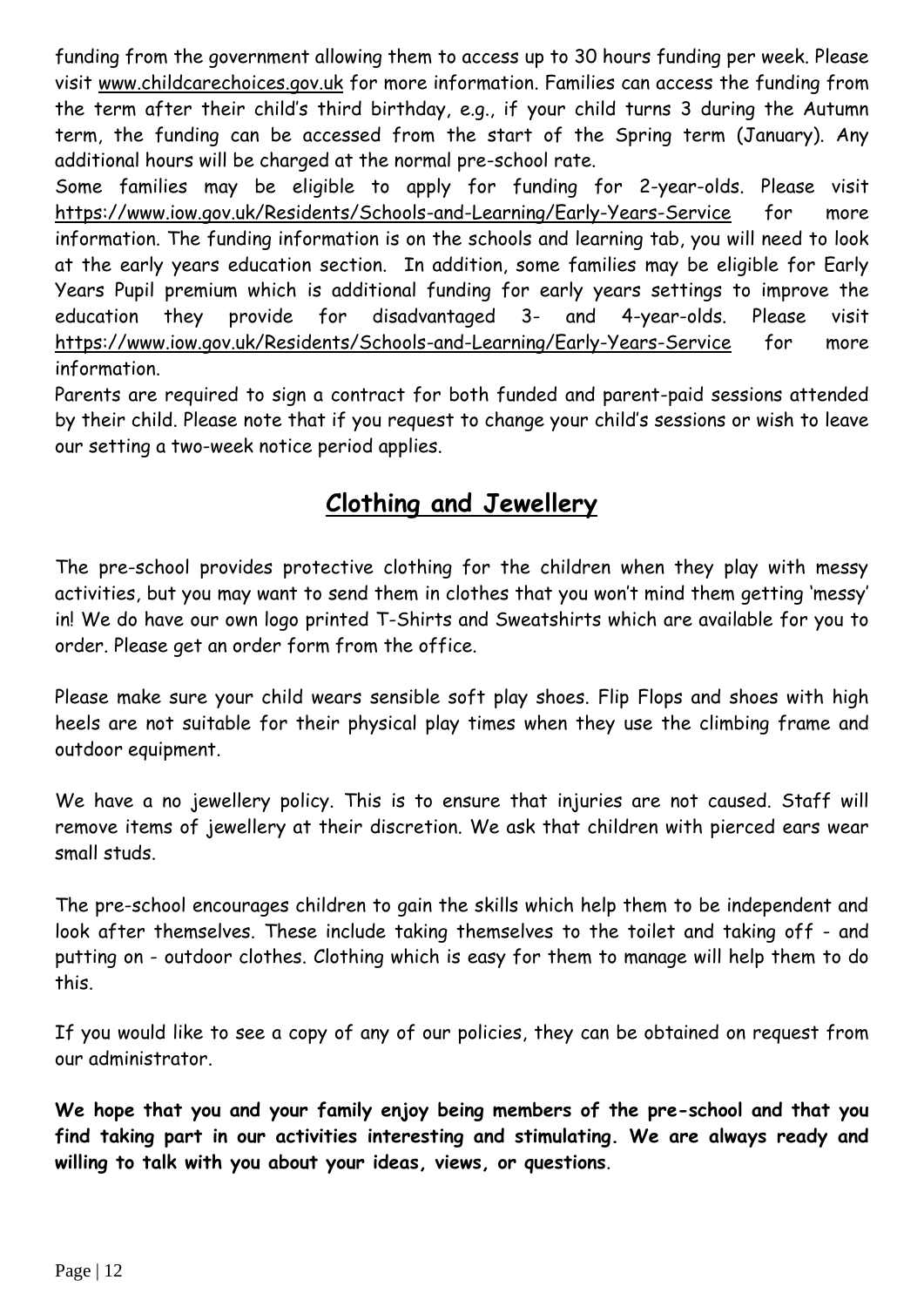# **Blackberry Lane Pre-School and Nursery Privacy Notice**

Registered address:

Blackberry Lane Pre-School, Edinburgh Close, Cowes, Isle of Wight. PO31 8HF

Tel: 01983298344. Email: admin@blackberrylanepreschool.onmicrosoft.com

#### **Introduction:**

We are committed to ensuring that any personal data we hold about you and your child is protected in accordance with data protection laws and is used in line with your expectations. This privacy notice explains what personal data we collect, why we collect it, how we use it and how we protect it.

#### **What personal data do we collect?**

We collect personal data about you and your child to provide care and learning that is tailored to meet your child's individual needs. We also collect information in order to verify your eligibility for free childcare as applicable.

#### **Personal details that we collect about your child include:**

▪ your child's name, date of birth, address, health and medical needs, development needs, and any special educational needs. We may also have photographs of your child.

Where applicable we will obtain child protection plans from social care and health care plans from health professionals.

We will also ask for information about who has parental responsibility for your child and any court orders pertaining to your child.

Personal details that we collect about you include:

your name, home and work address, phone numbers, email address, emergency contact details, and family details.

This information will be collected from you directly in the registration form.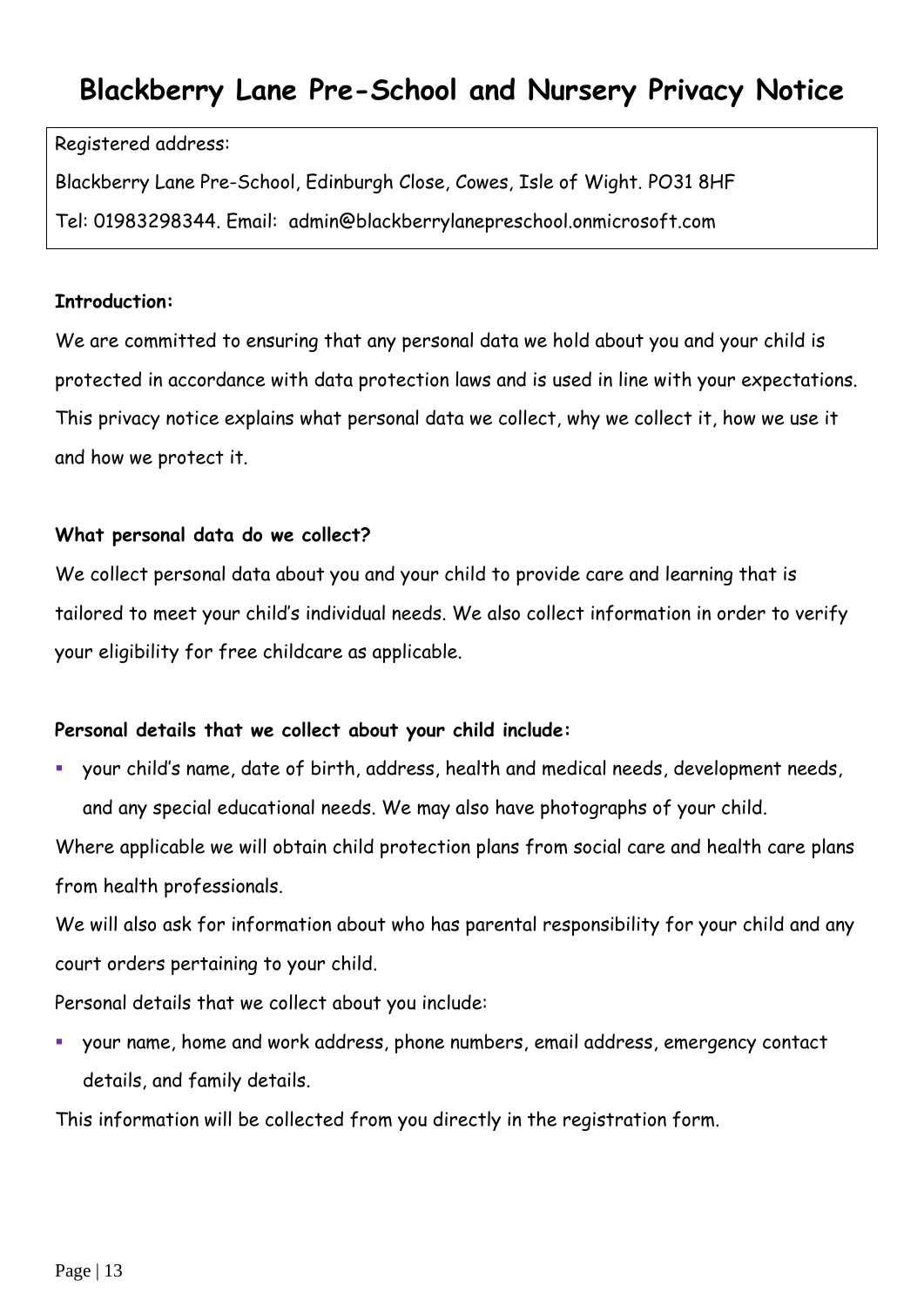#### **If you apply for up to 30 hours free childcare, we will also collect:**

your national insurance number or unique taxpayer reference (UTR) if you're selfemployed. We may also collect information regarding benefits and family credits that you are in receipt of.

#### **Why we collect this information and the legal basis for handling your data:**

We use personal data about you and your child in order to provide childcare services and fulfil the contractual arrangement you have entered into. This includes using your data to:

- contact you in case of an emergency
- to support your child's wellbeing and development
- to manage any special educational, health or medical needs of your child whilst at our setting
- to carry out regular assessment of your child's progress and to identify any areas of concern
- to maintain contact with you about your child's progress and respond to any questions you may have
- to process your claim for up to 30 hours free childcare (only where applicable)
- to keep you updated with information about our service

With your consent, we will also record your child's activities for their individual learning record. This may include photographs and videos. You will have the opportunity to withdraw your consent at any time, for images taken by confirming so in writing.

We have a legal obligation to process safeguarding related data about your child should we have concerns about their welfare. We also have a legal obligation to transfer records and certain information about your child to the school that your child will be attending (see *Transfer of Records* policy).

#### **Who we share your data with:**

In order for us to deliver childcare services we will also share your data as required with the following categories of recipients:

Ofsted - during an inspection or following a complaint about our service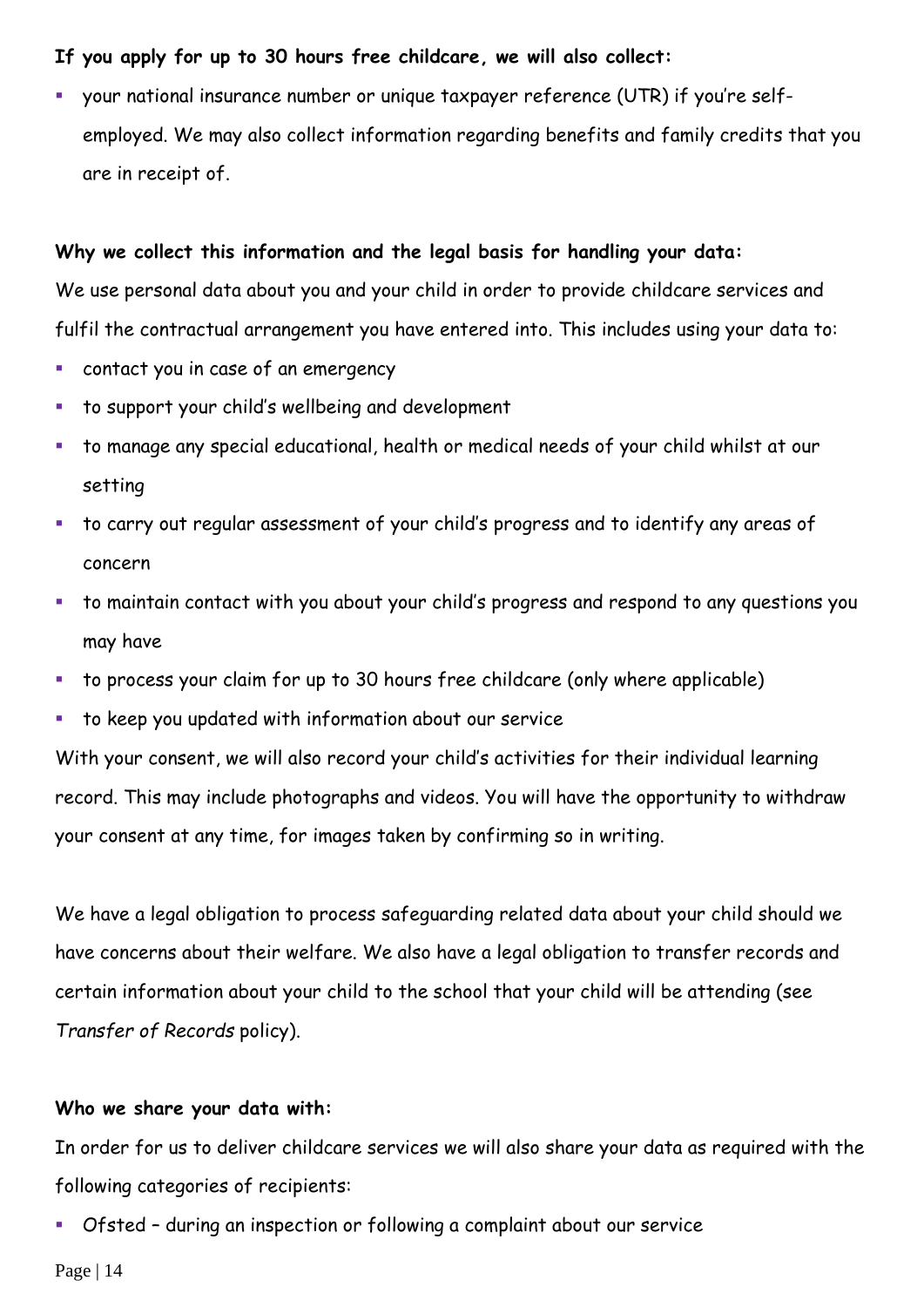- **E** banking services to process chip and pin and/or direct debit payments (as applicable)
- the Local Authority (where you claim up to 30 hours free childcare as applicable)
- **•** the government's eligibility checker (as above)
- our insurance underwriter (if applicable)
- our setting software management provider i.e., Famly
- the school that your child will be attending

#### **We will also share your data if:**

- We are legally required to do so, for example, by law, by a court or the Charity Commission.
- to enforce or apply the terms and conditions of your contract with us.
- to protect your child and other children; for example, by sharing information with social care or the police.
- it is necessary to protect our or other's rights, property, or safety
- We transfer the management of the setting, in which case we may disclose your personal data to the prospective buyer, so they may continue the service in the same way.

We will never share your data with any other organisation to use for their own purposes.

#### **How do we protect your data?**

We protect unauthorised access to your personal data and prevent it from being lost,

accidentally destroyed, misused, or disclosed by:

Implementing our confidentiality policy.

Storing data in lockable filing cabinets or drawers in a secure office.

Using password protection on documents being sent via email.

Password protection on email and database software and on computer.

#### **How long do we retain your data?**

We retain your child's personal data for up to 3 years after your child no longer uses our setting, or until our next Ofsted inspection after your child leaves our setting. Medication records and accident records are kept for longer according to legal requirements. Your child's learning and development records are maintained by us and handed to you when your child leaves. In some instances (child protection, or other support service referrals) we are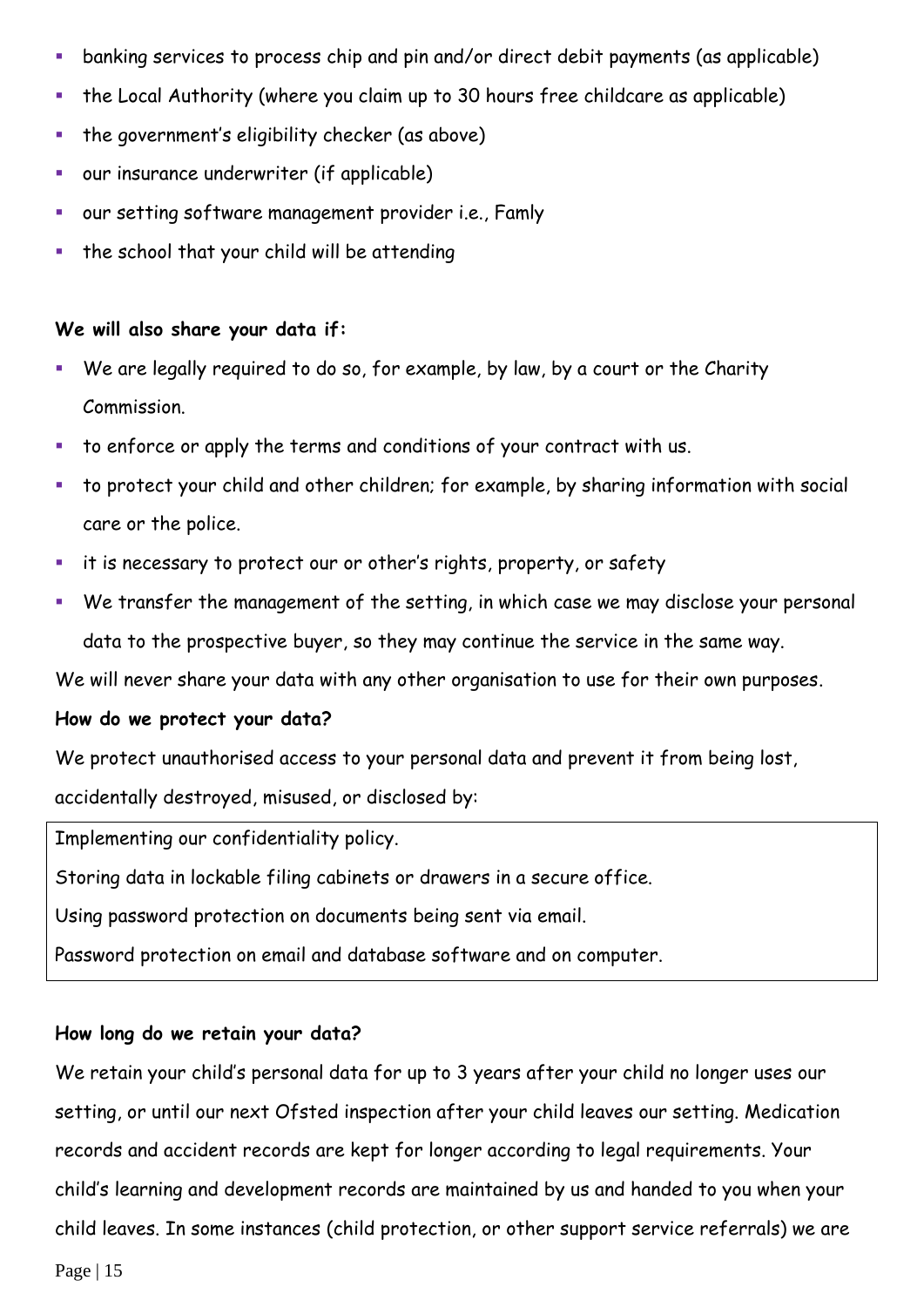obliged to keep your data for longer if it is necessary to comply with legal requirements (see our Children's and Provider Records policies).

#### **Automated decision-making:**

We do not make any decisions about your child based solely on automated decision-making.

#### **Your rights with respect to your data:**

You have the right to:

- request access, amend or correct your data or your child's personal data
- request that we delete or stop processing your data/your child's personal data, for example where the data is no longer necessary for the purposes of processing; and
- request that we transfer your, and your child's personal data to another person.

If you wish to exercise any of these rights at any time or if you have any questions, comments, or concerns about this privacy notice, or how we handle your data please contact us. If you continue to have concerns about the way your data is handled and remain dissatisfied after raising your concern with us, you have the right to complain to the Information Commissioner Office (ICO). The ICO can be contacted at Information Commissioner's Office, Wycliffe House, Water Lane, Wilmslow, Cheshire, SK9 5AF or [ico.org.uk/](https://ico.org.uk/)

We keep this notice under regular review. You will be notified of any changes where appropriate.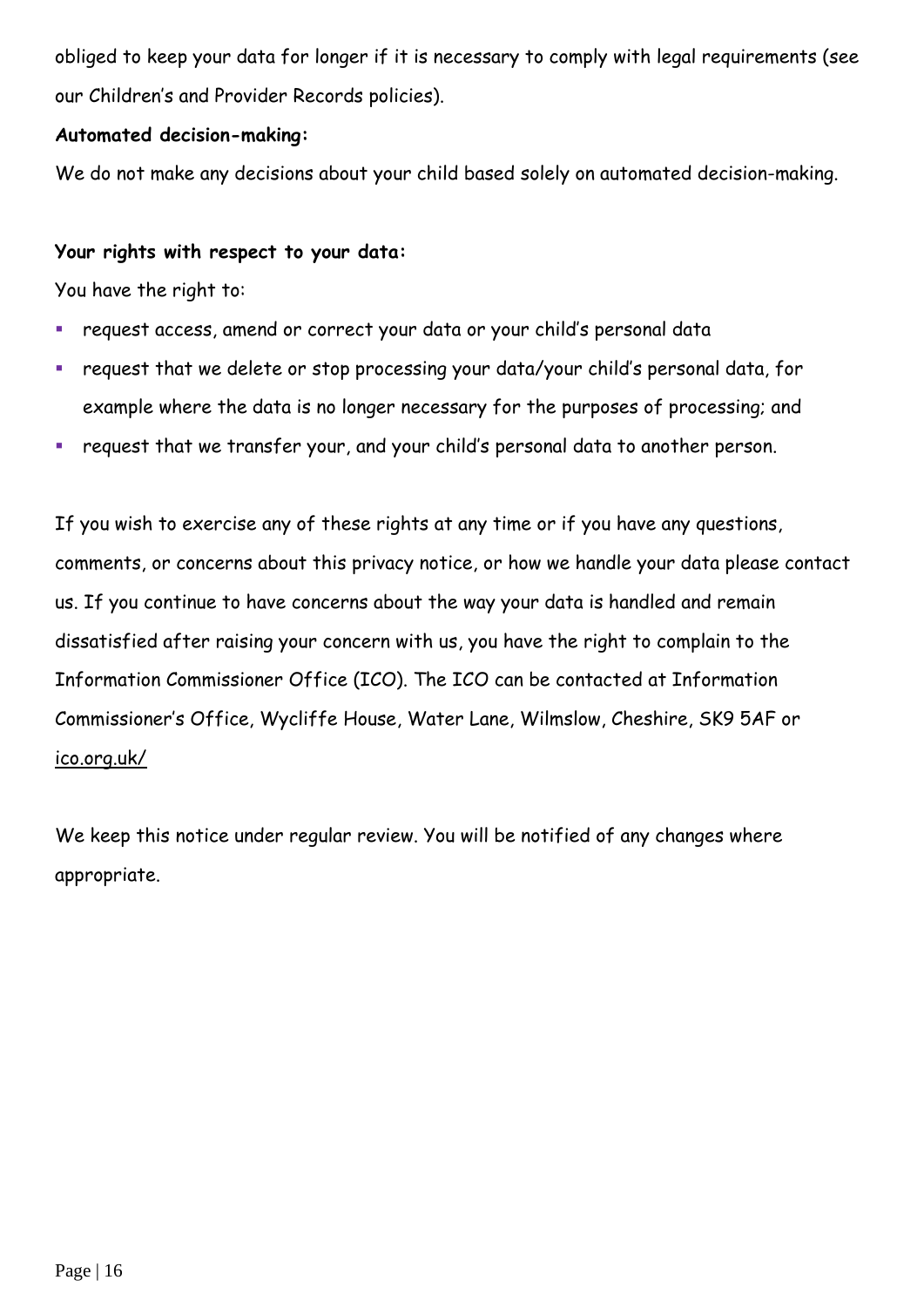# **Blackberry Lane Website & Facebook Page:**

We have a **website** at [www.blackberrylanecowes.co.uk](about:blank) with information about the pre-school and nursery, as well as updates on news and events. Although we give regular news handouts, the website is a useful extra communication tool for updates, such as, closures due to snow.

We also have a **Facebook Group** for parents of children currently at Blackberry Lane. We hope this will help you to keep in touch with the latest pre-school & nursery news by checking the Facebook page and receiving updates via Facebook. Joining the Group is entirely voluntary, and all information is still given in the form of handouts. This is just another channel which will hopefully make it easier to remember what is on the handouts! It is also used to send out reminders for events, deadlines etc.

The Facebook Group is administered by the staff and directors of the pre-school. The page doesn't contain any photos or details of children posted by the administrators for privacy reasons.

However, if you join the group, please be aware that the usual Facebook privacy and security guidelines apply.

Just to clarify:

- Joining the group does not mean that you automatically become Facebook Friends with other parents in the group – i.e., members of the group won't be able to see any of your Facebook posts which you have not already made public. (You should check your privacy settings if you are not clear which of your details are already public).
- However other parents in the Blackberry Lane group will be able to see that you are also a member. If you have any privacy or security issues due to your employment or family circumstances, you may wish to consider these before joining the group.
- For privacy reasons, the Facebook Group is 'closed', i.e., each member has to be approved before joining. Only parents and immediate carers of children currently at the pre-school and nursery are accepted into the Group. When children leave the preschool, parents will be removed from the group.
- You can choose to 'leave' the Group at any time.

To find the Group, type 'Blackberry Lane Pre-School (Cowes) Parents and Carers Group' into the Search box on Facebook. You can then request to join.

If you have any questions about the website or Facebook group, please call (or email) the office on 01983 298344 or [blackberrylane@btconnect.com.](mailto:blackberrylane@btconnect.com)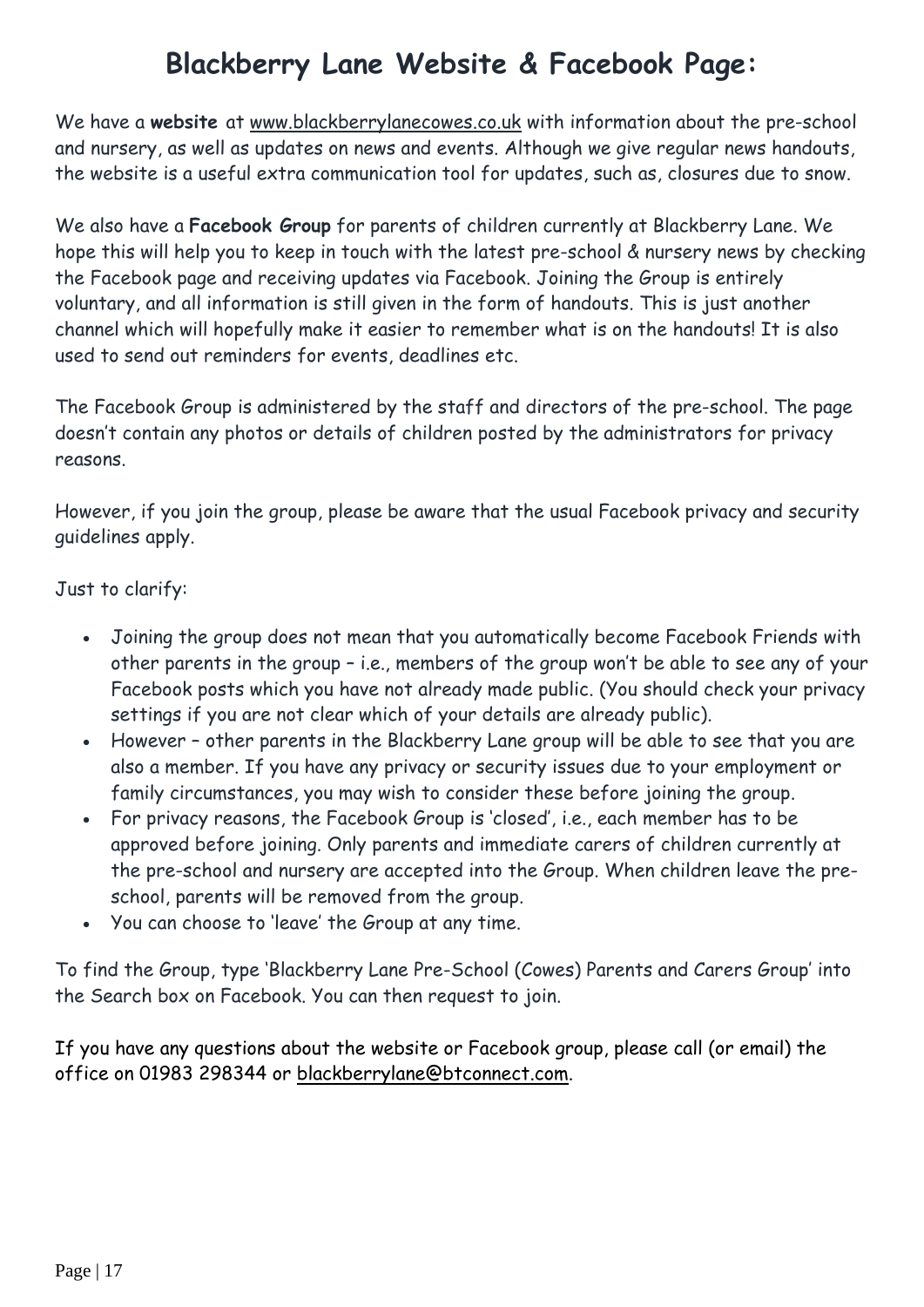# **Board of Directors Invitation:**

Blackberry Lane Pre-School is managed overall by a Board of Directors comprising of volunteers from our parents and the local community. If our settings are to work to the minimum legal requirement as a charity and as a registered company, our Board of Directors must have a Chief Executive Officer, Director of Finance, a Director of Operations and at least two additional Directors. The roles of the Directors are supported by the administrator.

The Preschool is an independent setting; we lease our premises from Cowes Primary School. We are a Limited Company by guarantee, which means the directors are not liable for any financial liabilities.

The role of the Board of Directors is to manage the Preschool and Nursery, and this includes:

- Managing the company finances.
- Employing and managing the staff.
- Making sure that the Pre School and Nursery has and works to policies which help us to provide a high-quality service and we are operating in accordance with the standards set by Ofsted.
- Making sure that the Pre School and Nursery work in partnership with the children's parents.
- Fundraising activities and other assistance as required.

The Directors are usually elected each year at the Annual General Meeting.

Joining the Board of Directors is a great way to get involved with your child's setting, and to find out what goes on and have a say in how things are run. We are always delighted to welcome new members to help us.

The Directors meet once every half term to discuss the running of the settings and free childcare is provided by our staff for the duration of the meeting. It is very important that these places are filled, and we would really appreciate your support.

Please contact Debbie if you can help us or you would like any further information.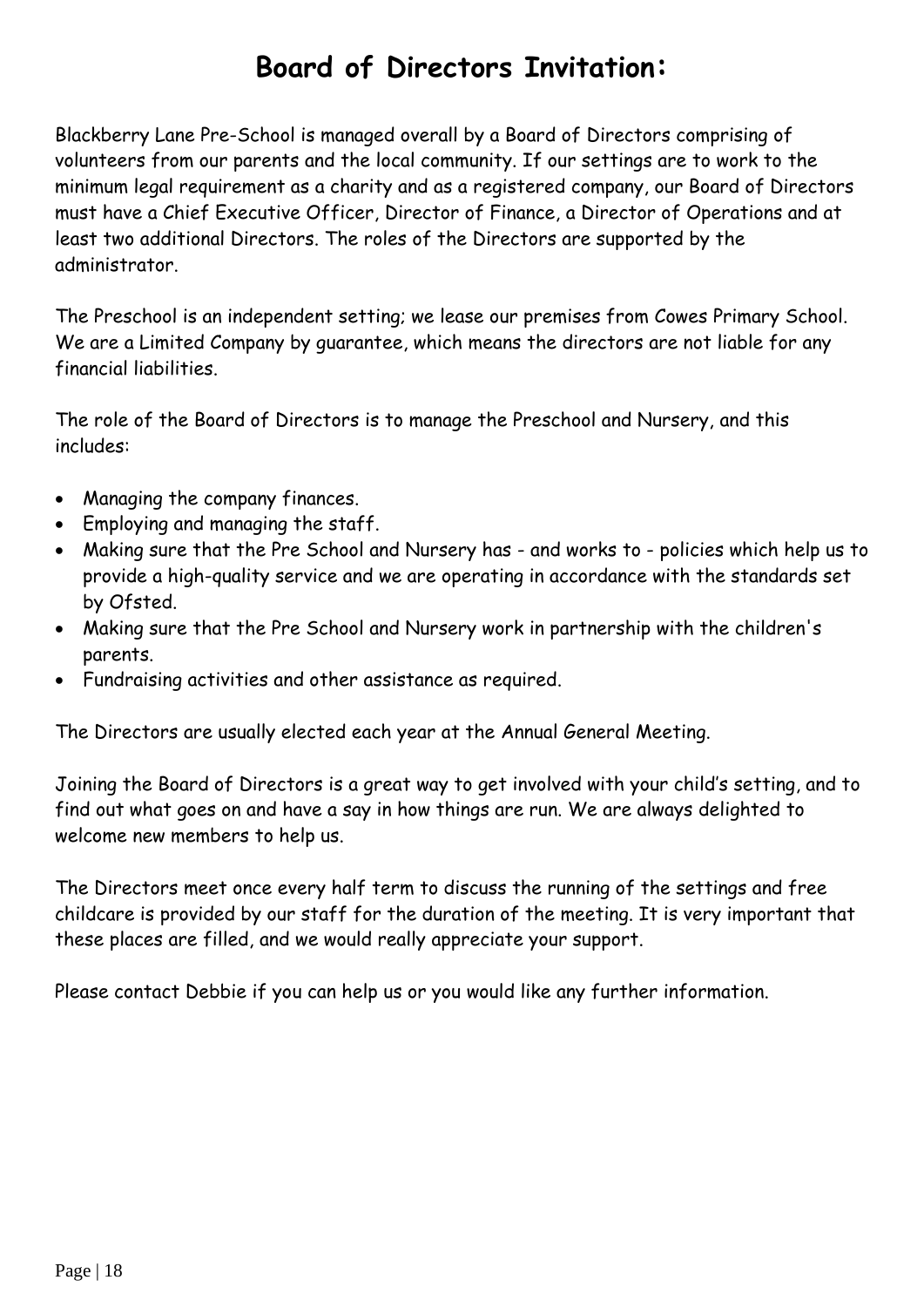# **Blackberry Lane Preschool & Nursery Price List (September 2021):**

The following services are available at our settings:

Early Bird Start at 07:45am **or** 08:45am for £1.30

Daily Sessions (booked termly in advance): 0-2 years £5.10 per hour 2-3 years £4.70 per hour 3-4 years £4.30 per hour

Please note the **minimum** booking for a session is 3 hours.

Session **start times**: 08:00am, 09:00am, 10:00am, 12:00pm, 14:00pm

Session **finish times**: 12:00pm, 14:00pm, 15:00pm, 16:00pm, 17:00pm, 18:00pm

**We do not provide a 10:00am – 14:00pm session.**

All day (08:00am – 18:00pm) sessional rates have a 5% discount.

Hot lunches are available by The Galley at Cowes Primary School for £2.00 each.

(Please order before 09:30am daily. Menus are available in the lobby)